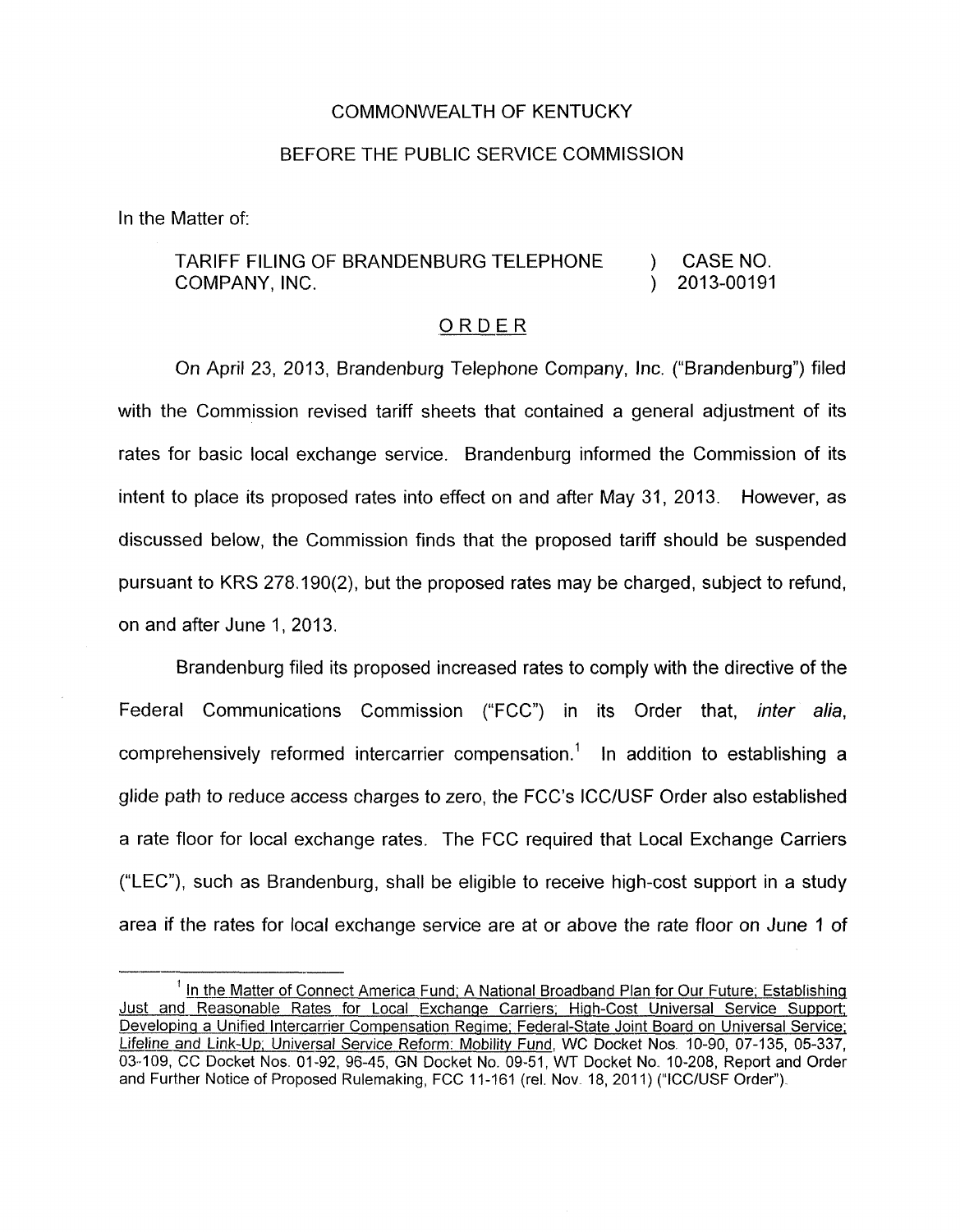every subsequent year.<sup>2</sup> Failure to meet the rate floor will result in forfeiture of the high cost support that the carrier would have otherwise received for that vear.<sup>3</sup>

The Commission, in the past, has held that a general adjustment in rates cannot be made simply through a tariff filing.<sup>4</sup> A utility must file an application that complies with the filing requirements of 807 KAR 5:001, Section 16, which, *inter alia*, requires that certain financial information be filed with the Commission and notice be given to customers. Brandenburg's tariff filing seeking to raise local exchange rates is a general adjustment in rates and, therefore, an application for a general adjustment in rates must be filed pursuant to 807 KAR 5:001, Section 16. Brandenburg must comply with the requirements found in 807 KAR 5:001, Section 16. Brandenburg's tariff filing does not comply with this regulation and cannot be put into effect on the proposed effective date.

The Commission is cognizant that Brandenburg's ability to receive high-cost loop support will be jeopardized if its rates for basic local exchange service are not at or above the \$14.00 rate floor mandated in the ICC/USF. Therefore, the Commission will only suspend the proposed rates for one day and allow them to go into effect on June 1, 2013, subject to refund. The Commission also acknowledges the mandatory and the time-sensitive nature of the FCC's rate floor, and that all of the information specified in 807 KAR 5:001, Section 16, may not be necessary to support an increase in basic local exchange rates under these circumstances.

<sup>47</sup> C.F.R. § 54.318 High-cost support; limitations on high-cost support. **<sup>2</sup>**

 $3$  ICC/USF Order at  $\P$ || 133, 238-240.

<sup>&</sup>lt;sup>4</sup> See, Case No. 2004-00459, The Application of Louisville Gas and Electric Company for Approval of New Rate Tariffs Containing a Mechanism for the Pass-Through of MISO-Related Revenue *and Costs Not Already lncluded in Existing Base Rates* (Ky. PSC Apr. 15, 2004).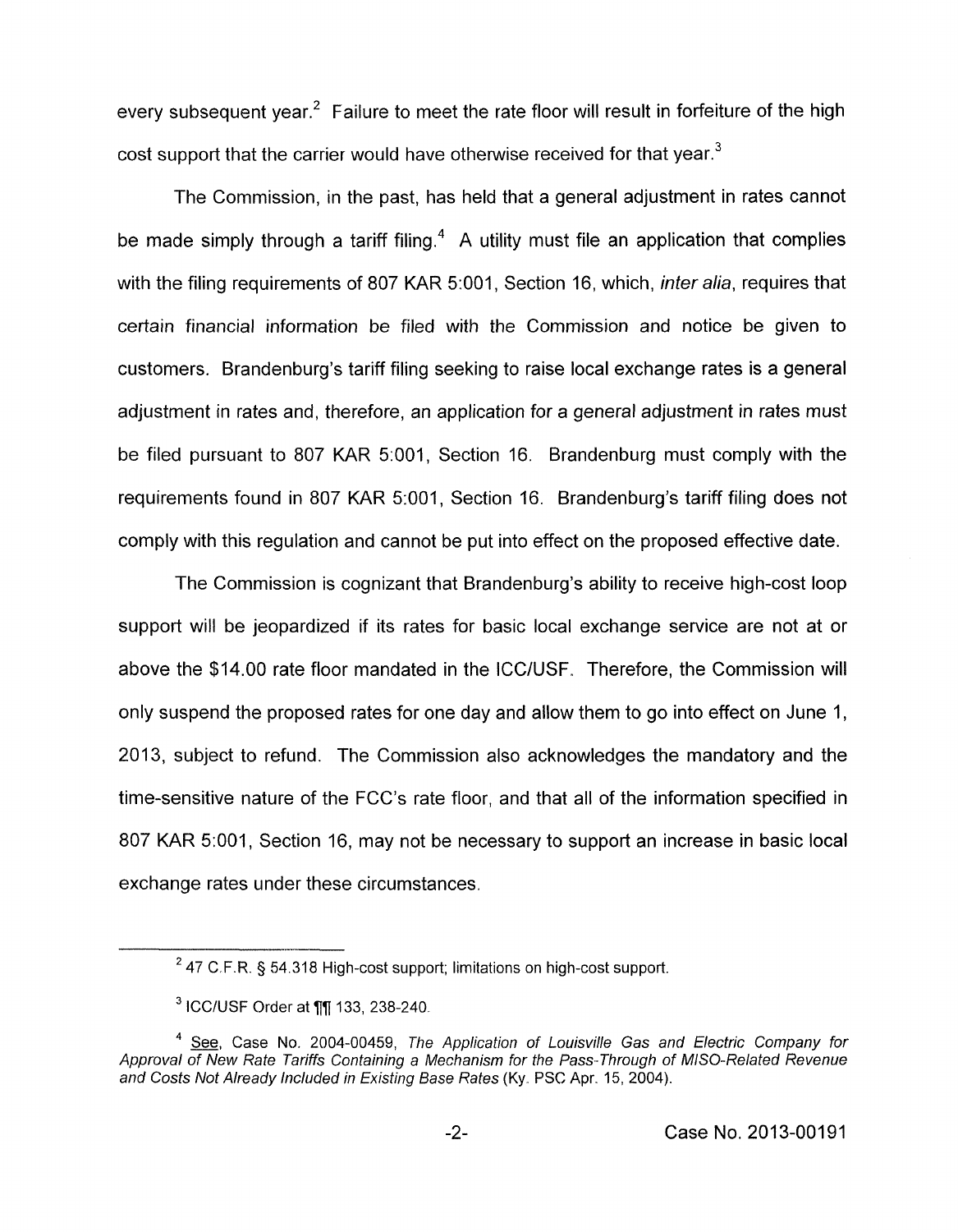At the very least, the Commission will require that Brandenburg file the information required in 807 KAR 5:001, Section 16(1)(a)(1), (1)(b)(4), (1)(b)(6), (3)(b)(1), (4), (6), (9)(a), (9)(d), (9)(f), (9)(h), and (IO). Except as required above, Brandenburg may request a deviation, pursuant to 807 KAR 5:001, Section 16(15), from the other requirements of 807 KAR 5:001, Section 16.

Based on the foregoing, IT IS THEREFORE ORDERED that:

1. Brandenburg's proposed rates for its basic local exchange service are suspended for one day from the effective date of May 31, 2013, and will be effective subject to refund on June 1, 2013.

2. Within ten days of the date of this Order, Brandenburg shall file with the Commission an application to support its proposed tariff to increase rates for local exchange service. The application shall comply with 807 KAR 5:OOl Section 16, except for any waivers that may be granted or requirements other than those specified in the findings above.

3. The application shall also contain:

a. The estimated annual revenue to be received from High Cost Loop Support beginning July 1, 2013.

b. The estimated annual revenue to be lost due to adjustment of terminating access rates effective July 1, 2013

c. The total estimated annual revenue (increase or decrease) to be generated by the tariff changes. Include a breakout for each service or category of service to show changes in revenue.

-3- Case No. 2013-00191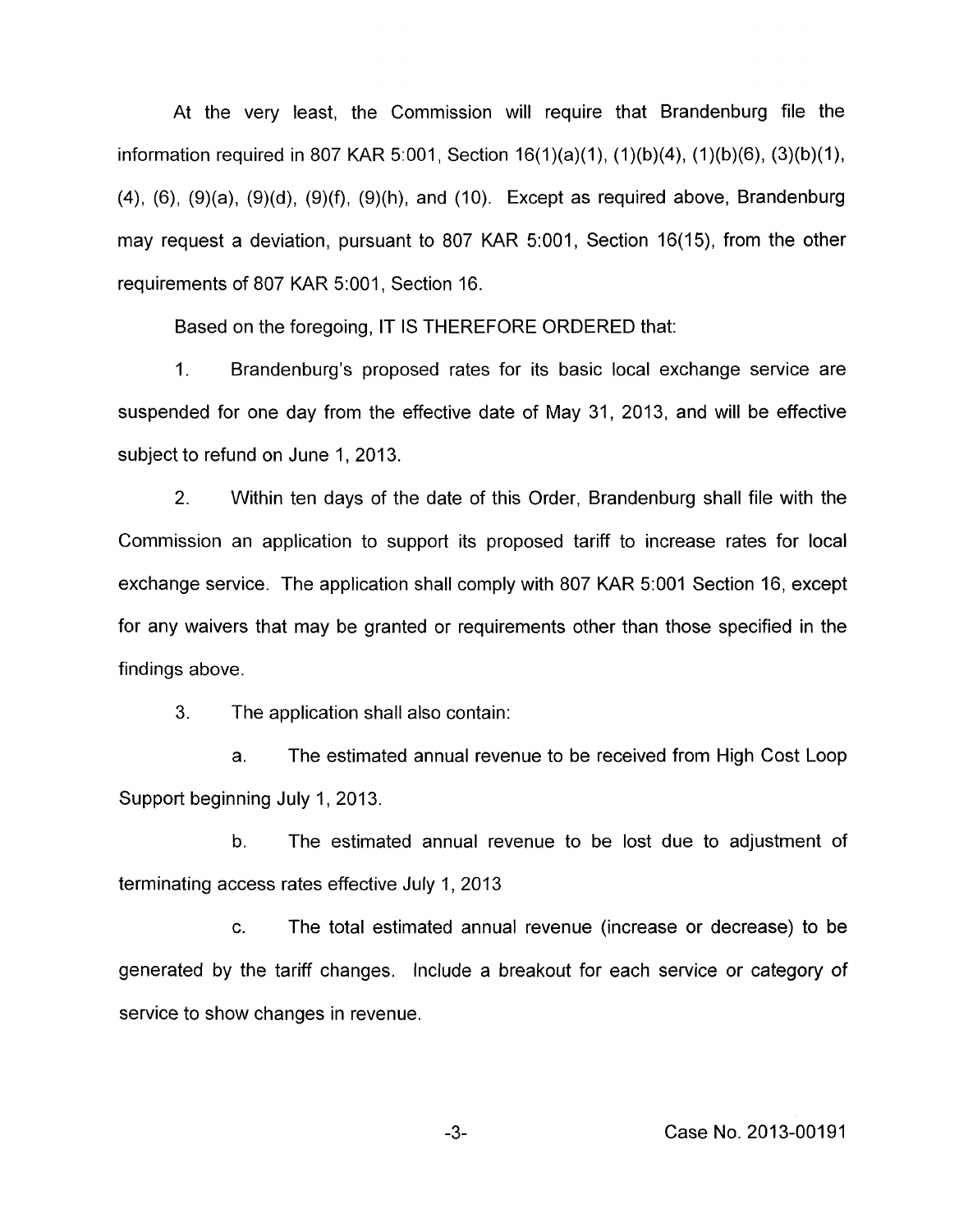d. Historical and projected line counts and the effects of any line changes on the company.

e. Historical and projected federal universal service support and its effects on the company.

f. A narrative of any other circumstances that justify or support the proposed rate changes.

By the Commission



**ATTEST** tiye*/*/Oirector Exe

Case No. 2013-00191